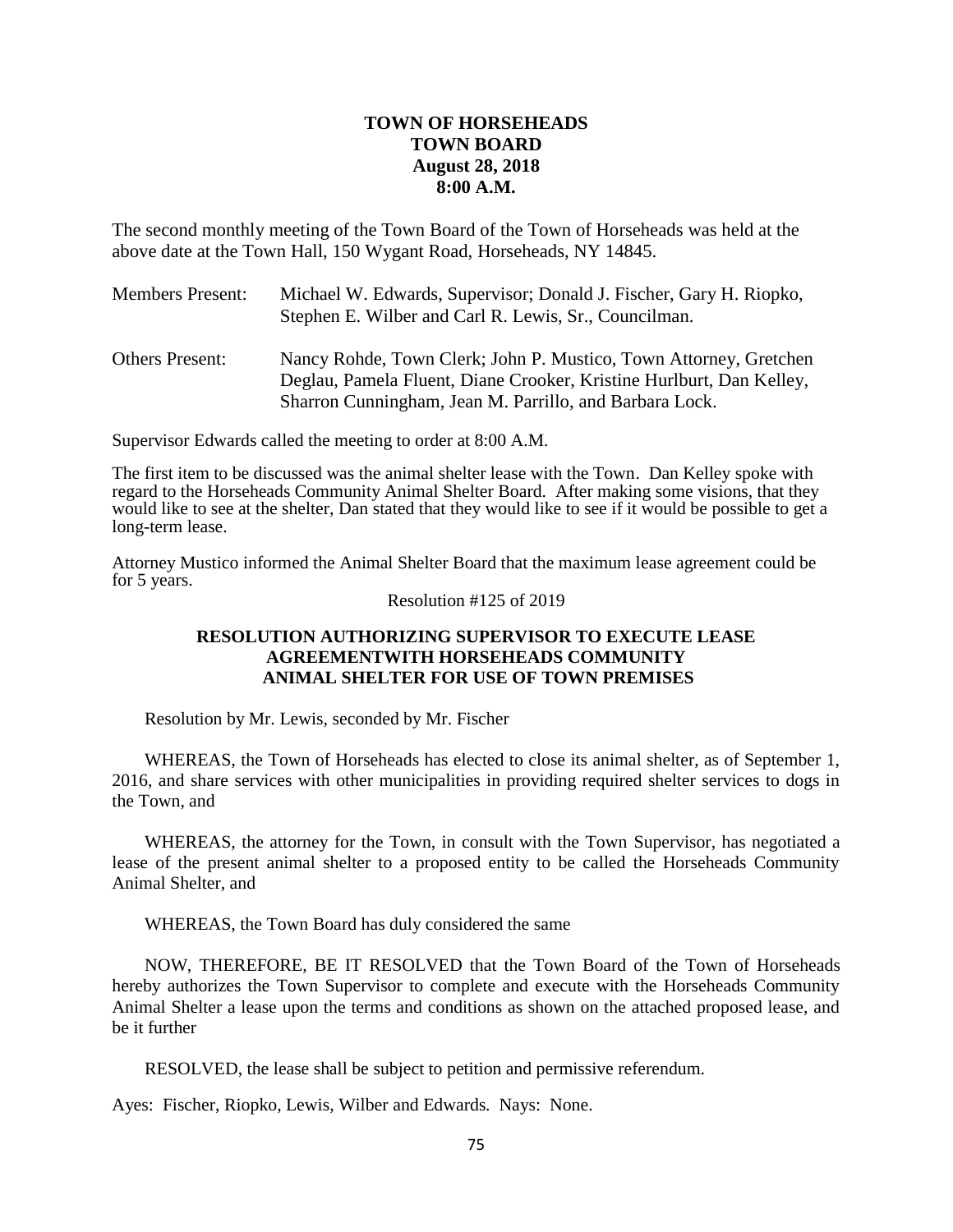#### 08/28/2019 T.B.

At this portion of the meeting, a motion was made by Mr. Fischer, and seconded by Mr. Wilber to go into executive session at 8:27 A.M. to discuss a certain employee.

Ayes: Fischer, Riopko, Lewis, Wilber and Edwards. Nays: None.

As there was no action taken, a motion was made by Mr. Wilber and seconded by Mr. Lewis to reconvene at 8:34 A.M.

Ayes: Fischer, Riopko, Lewis, Wilber and Edwards. Nays: None.

At this portion on the meeting the Board discussed creating a temporary part-time position for the Town's bookkeeping and payroll services.

#### Resolution #126 of 2019

## **RESOLUTION CREATING A TEMPORARY/PART–TIME POSITION PROJECT MANAGER**

Motion by Fischer, and seconded by Mr. Lewis

WHERREAS, the Town of Horseheads has entered into a shared service agreement with the County for payroll and financial implementation and has deemed it necessary to hire a project manager to help with the execution of this agreement, and therefore

BE IT RESOLVED, that the Town Board of the Town of Horseheads be hereby authorized to create the temporary/part-time position of Project Manager.

Ayes: Fischer, Riopko, Lewis, Wilber and Edwards. Nays: None.

Resolution #127 of 2019

### **RESOLUTION TO ESTABLISH SALARY OF ANDREA FAIRCHILD – PROJECT MANAGER**

Motion by Mr. Wilber, seconded by Mr. Fischer

BE IT RESOLVED, that the Town Board of the Town of Horseheads be hereby authorizes the temporary/part-time salary of Project Manager, Andrea Fairchild. The rate is to be set at a bi-weekly rate of  $$3,750.00$ , not to exceed a total of  $$30,000.00$  through December 31, 2019.

Ayes: Fischer, Riopko, Lewis, Wilber and Edwards. Nays: None.

## Resolution #128 of 2019

## **RESOLUTION TO AUTHORIZE SUPERVISOR TO ISSUE LETTER SUPPORTING PARK OF THE FUTURE DEMONSTRATION PROJECT**

Resolution by Mr. Wilber, seconded by Mr. Fischer

BE IT RESOLVED, the Town Supervisor is hereby authorized to issue the following letter of support for the Park of the Future Demonstration Project: